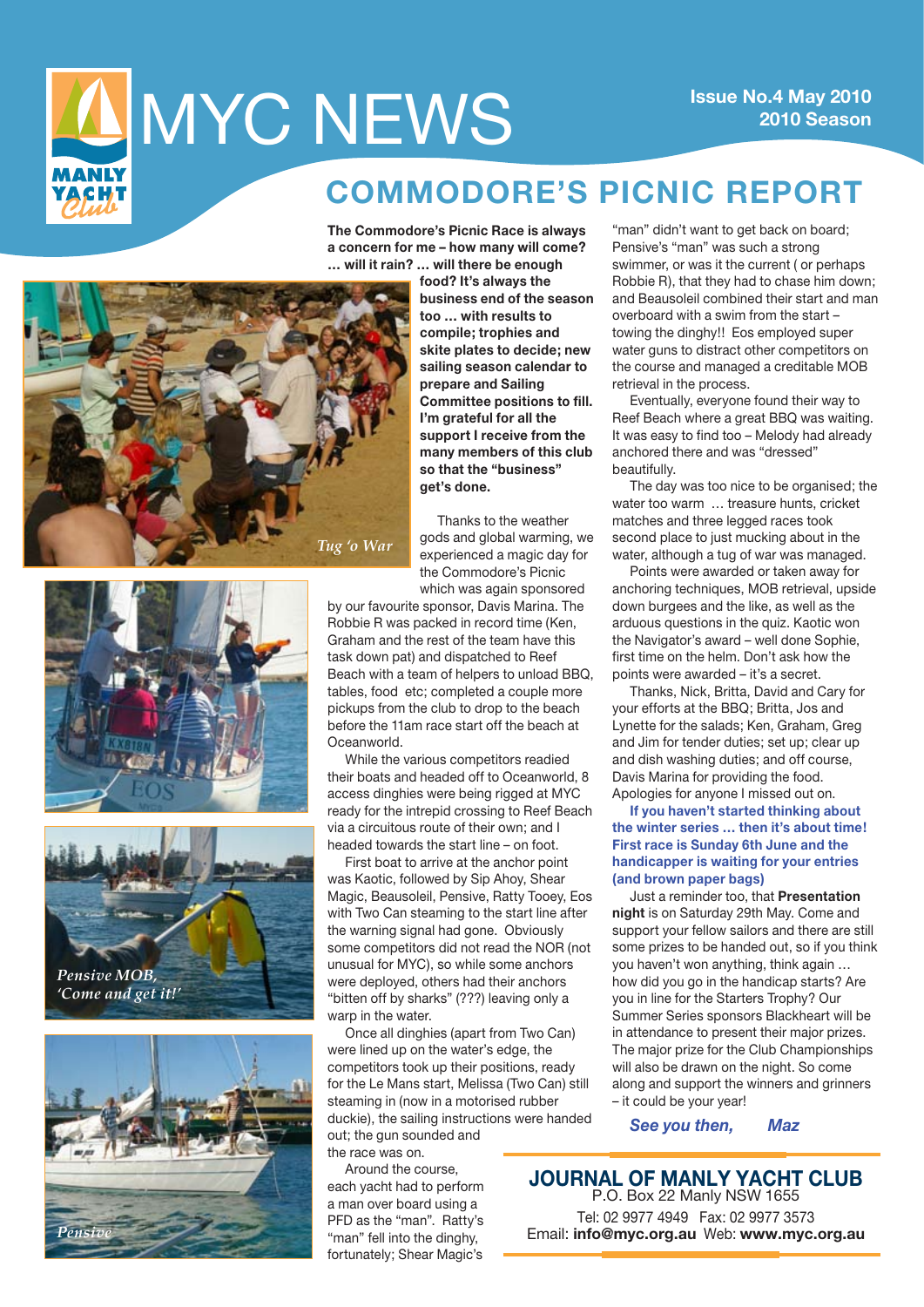### Nominations for the MYC Board of Directors

If you are a Senior, Family or Syndicate member who would like to assist with the management of the Club and you wish to nominate for a position on the Board, please complete and return the following slip to the Club Secretary by June 1, 2010.

#### *I would like to nominate for a position on the Manly Yacht Club Board of Directors.*

Name:

| Phone number: |              |
|---------------|--------------|
|               |              |
| $W^{\perp}$   | <b>MANLY</b> |
|               | YACHI        |
|               |              |

#### **PRESIDENT'S REPORT**

Firstly a big thank you to Maz and her team for organising and running the Commodores Picnic. A great day was enjoyed by all of us who attended in beautiful sunshine on Reef Beach, thanks also to Bruce and Davis Marina for supplying the food. It was great to see so many kids having a good time, one minute they were all running amuck aboard Melody and the next all over Robby R. Bruce Davis and Michael Troy have found an instructor and are just about to start junior training in our fleet of Manly and Pittwater Juniors so if any of the kids training in Melody were yours or you know of anyone who has children who would be interested in sailing please give the club or Bruce a call.

It was with great sadness that I recently, along with many members of Manly Yacht Club attended the funeral of Janet Houlihan. Janet, while not currently a member, along with her husband Ken and two children Michael and Sarah have been members and associated with the yacht club for decades. For those of us with boats at Davis Marina her presence there will be greatly missed.

We have enjoyed a great years sailing and socialising with record numbers entered in our Twilight series and good fleets in all the other series. It is now time for me to ask some of you who enjoy the facilities we offer at MYC to put something back into the club. The Annual General Meeting is on Saturday June 26th. This means all board positions are open for nomination and the Sailing Committee is also looking for volunteers. For those of

you new to the club the Board looks after the day to day running of the club and the Sailing Committee is responsible for all on water activities such as the racing, boats, starts and finishes etc. The board positions are elected and the Sailing Committee is not. At the time of writing the Board is in need of a Club Captain and a couple more directors. Not necessarily board positions but we also

need someone to look after the committee that is running the shop and someone to chase sponsorship is always welcome. One of the reasons we can keep our membership and race fees so low is the time members give to the club for these types of positions so please give me a call if you are interested, mob. 0417 412 305, the best way to get more out of our club is to get involved. Notice of the AGM and a nomination form for the board are above my article in this edition.

Invitations to the AGM will be sent out soon so please put the date aside…. June 26th….I promise to try and get the business side done within  $15 - 20$  minutes so we can get on and enjoy dinner and Trivia, won for the last two years by Jim Nixon and co, I am still trying to find a subject they are not experts in….any suggestions are welcome? Part of the formalities at an AGM is the acceptance of accounts for the previous year, we generally get the books back from the auditors just in time for the AGM so if any members wish to have advance copies of

#### **Notice of Annual General Meeting and Election of Office Bearers for 2010 - 2011**

Notice is hereby given that the Annual General Meeting of Manly Yacht Club and election of Office Bearers for 2010 - 2011 will be held at the MYC Clubhouse at 7:30 pm on Saturday 26th June 2010.

All positions on the Board of Directors are open for nominations. The Club is required to have a Board consisting of the office bearers and up to twelve other directors. The Commodore, Vice Commodore, Rear Commodore and at least five other board members must be boat owners.

Only financial members may vote at the Annual General Meeting. Persons who are not members are invited to attend the meeting.

- AGENDA
- 1. Notice convening the meeting
- 2. Apologies
- 3. Confirmation of the minutes of the last AGM held 27/06/2009
- 4. Receive and consider the Annual Report

5. Hold elections if necessary and announce Board of Directors for 2010 - 2011

- 6. Appoint auditors for 2010 2011
- 7. Other business



the clubs finances to review please email the club at info@ myc.org.au and we will do our best to get copies to you prior to the AGM.

This reminds me that Ken Terrens, our webmaster is re jigging the clubs email addresses so please have a look elsewhere in the newsletter for new addresses.

Thanks again Ken for you continuing hard work on a great website.

The list of major projects at the club is growing, our Club Captain Matt McKenzie is currently auditing all the issues we have with the building so we can prioritise and budget for repairs and maintenance over the next couple of years. Among the upcoming projects are the refurbishment to the toilets, replacing of a section of floor in the dingy storage area, new doors to the rigging deck, new racking, and wharf repairs. This is a lot of work but will set us up with a fantastic facility for many years to come.

We have received some very encouraging expressions of interest for the running of the Sailing School at MYC. Bruce has a committee organised for the selection process and hopefully the new operator will be chosen soon.

#### **Please consider a position on the Board or Sailing Committee, the experience is greatly rewarding.**

**Cheers** Ian D.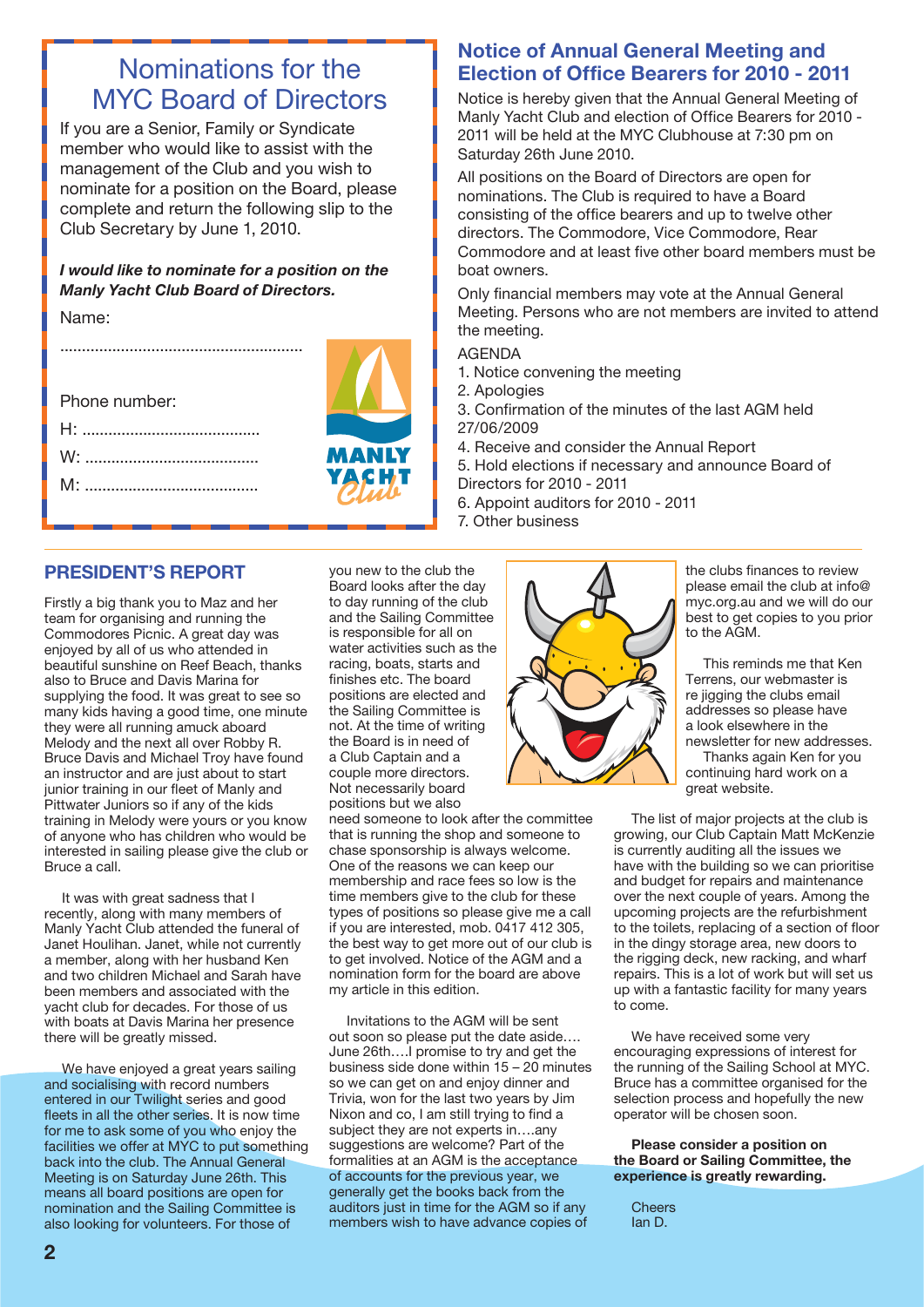# MYC Race Results **club championship** final results

#### **Well, it's all done and dusted another Club Championship etched into the rich tapestry of maritime history that is MYC.**

The last race was a corker, too. A reasonable sou'-east breeze and perfect weather, and the best turnout for the whole series, with only three boats missing and one of those on duty at the Victorian J-24 Championships ( where, I am told, they did, very, very well). That boat was, of course, Arthur Crothers's extremely quick Kaotic, which had the division 2 series almost sewn up anyway. With Kaotic not around, Occam's Razor, which seems to be getting faster and faster every race, shot out of the starting blocks and was never challenged in div 2, claiming line honours by over 8 minutes from Melody, which managed to sneak through Eos (4th) and Cheap Thrills (3rd) with the shyest of spinnaker runs on the last leg. Eos took out the handicap win, with Occam's third. The unluckiest boat of the day was Okavango Delta, which sailed the div 1 course around the last

few marks and went from a sure second place across the line to 5th. Bugger! Another unlucky entrant was Sip Ahoy, which needed a third place in the race to claim the club championships, but could only manage a 6th on handicap. Bugger again! The big boats, meanwhile, were well represented with six starters. The wonderful old 5.5-metre class Pam really had to have a shocker to lose the title but with Matt Bassett on board (from Local Hero and 2008 Sydney-Hobart winner Quest) for the last few races, they had been firing on all cylinders, and their only challenger, Bruce Davis and the Wild Life crowd, just couldn't get far enough in front to let the handicap do the rest. Shear Magic (5th on scratch) pipped Pam by

3 seconds over the line to claim the handicap win from the 5.5 with Wild Life third. **Copernicus** claimed line honours after a frantic finish, where Supernova stalled on the line in irons, and



the Radford 12 had to take emergency evasive action. I think Greg Zyner now sports a few grey hairs. Anyway, that's it for 2009-2010, I hope all the CC competitors had a great season and come back next year to keep it the club's premier series. New entries are ALWAYS welcome. See you in September. *Jim Nixon*

**PS Make sure you turn up for the Presentation Night on May 29 for the draw to win Life's an Adventure 3-day Six Foot Track trek for two.**









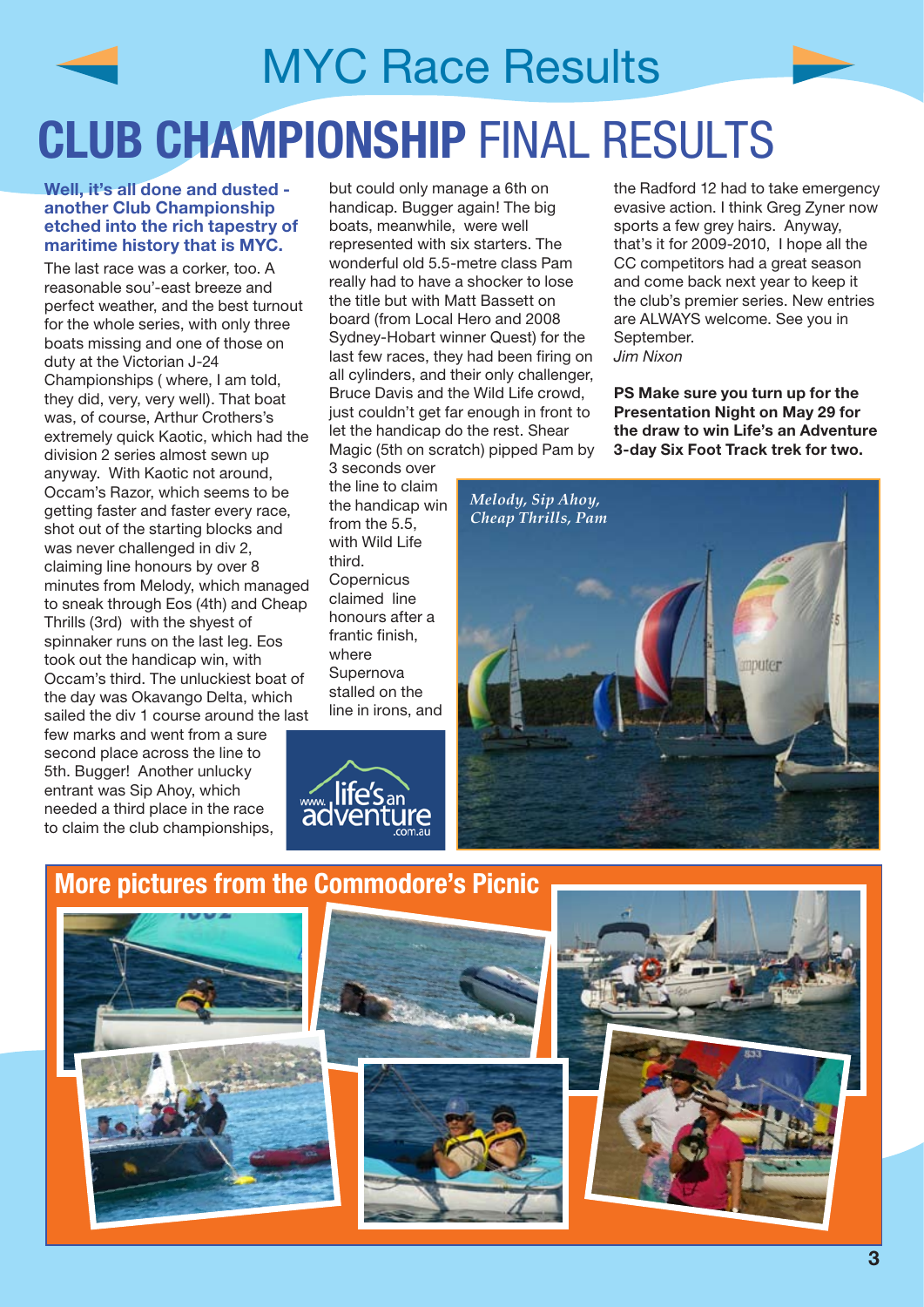## **Pittwater boaties and residents get new fire boat**

**The boaties and residents of Pittwater have a new level of fire protection, after the West Pittwater Rural Fire Brigade took delivery of a new fireboat, last month, replacing their aging vessel, with a new, purpose designed boat.** 

The new boat is bigger and better in almost every dimension, being a punt style boat, 8 metres long and 3 metres wide, with a large pump. capable of the delivery of large amounts of water. The boat is powered by two 155 HP Yamaha 4 stroke outboards, meaning it is capable of a rapid response to any issue in Pittwater and even up the Hawkesbury River. It is equipped with radar, depth sounder and GPS, for working in difficult conditions, plus both emergency services and marine radios for communication, as well as breathing apparatus, for use in hazardous environments.





This level of protection is important not only for the traditional Rural Fire Service domains of bushfires and water access only properties, but also is one of two vessels of first response (the other being the boat of the Scotland Island Rural Fire Brigade) to boat and marina fires, where the land based emergency services have many access issues. The recent Pittwater marine fires at Newport, highlighted

> just how quickly and aggressively boat and marina fires can escalate, seeing as most boats are made out of flammable material (think wood or fibreglass), together with other fuels (think diesel, petrol, gas bottles and soft furnishings) and how closely they are parked together. The other thing about boats on fire is that



they are difficult to fully extinguish, as fibreglass , particularly takes a lot of water. The boaties of Pittwater can breathe a little easier with the knowledge they have this new fire fighting appliance on their doorstep, probably one of the best appliances of its type in New South Wales.

The boat is moored in Elvina Bay, on West Pittwater, so next time you are on a boat up that way, drive past and take a quick look.'

#### *Graham Earl, Secretary, West Pittwater Rural Fire Brigade*

*Your roving reporter thanks the RFS for a great day out on the boat!*



**Twilights The final scores**

|                       | Zilzie Twilight Series - Progressive |                      |                |                      |                      |                    |                      |                      |                      |                      |                      |          |                 |                       |                 |                               |                         |                      |                    |                               |                      |              |
|-----------------------|--------------------------------------|----------------------|----------------|----------------------|----------------------|--------------------|----------------------|----------------------|----------------------|----------------------|----------------------|----------|-----------------|-----------------------|-----------------|-------------------------------|-------------------------|----------------------|--------------------|-------------------------------|----------------------|--------------|
|                       |                                      | Race<br>1            | Race           | Race<br>3            | Race<br>4            | Race<br>5          | Race<br>A            | Race<br>7            | Race<br>8            | Race<br>g            | Race                 | Race     | Race<br>12      | Race                  | Race<br>14      | Race<br>15                    | Race<br>16              | Race<br>17           | Race<br>18         | Race                          | Race<br>20           |              |
| Sail No.<br>MYC25     | Yacht Name                           |                      | $\overline{2}$ | 3                    |                      |                    |                      |                      |                      |                      | 10<br>25             | 11       |                 | 13<br>6               | 24              | 9                             |                         |                      | 4                  | 19                            |                      | <b>Total</b> |
|                       | Topaz<br>Eos                         | $\overline{2}$       | 18<br>21       |                      | 15<br>$\overline{4}$ | 26                 | $\mathbf{1}$         | 24                   | 24                   | 6                    |                      | 29<br>29 | 24              |                       |                 |                               | 8                       | 3                    |                    | 11                            | 8                    | 166          |
| MYC5<br>MYC34         | Sip Ahov                             | 3<br>40              | 20             | 8<br>16              | 17                   | 43<br>26           | 5<br>43              | 13<br>$\overline{8}$ | 11<br>6              | 13<br>12             | 5<br>6               | 29       | 11<br>4         | 20<br>12              | 43<br>43        | 44<br>16                      | 20<br>13                | 8<br>6               | 19<br>17           | 10<br>$\overline{\mathbf{4}}$ | 4<br>9               | 183<br>192   |
| 6510                  |                                      |                      | 5              | 11                   | 14                   | 26                 | 12                   | 5                    |                      | 30                   | 14                   | 29       | 3               | 11                    | 24              | 11                            | 12                      | 13                   | 10                 | 15                            | 12                   | 204          |
| <b>AUS102</b>         | Poets Day<br><b>Flying Carpet</b>    | 40<br>12             | 3              | 19                   | 10                   | 3                  | 11                   | 17                   | 43<br>18             | 43                   | 11                   | 29       | 19              | 14                    | 24              | 44                            | 21                      | $\overline{4}$       | 20                 | 3                             | 18                   | 208          |
| <b>MYC100</b>         | <b>Shear Magic</b>                   | 10                   | 40             | 20                   | 25                   | 43                 | 8                    | 6                    | $\overline{7}$       | $\overline{2}$       | 18                   | 29       | 17              | 16                    | 24              | 10                            | 10                      | 9                    | $\overline{7}$     | 29                            |                      | 218          |
| MYC9                  | Beausoleil                           | 20                   | 10             | 4                    | 18                   | 24                 | 24                   | $\overline{7}$       | 23                   | 21                   | $\overline{7}$       | 29       | $\overline{23}$ | $\mathbf{1}$          | 24              | 20                            | 18                      | 14                   | 21                 | 13                            | 45<br>$\mathbf{1}$   | 221          |
| MYC24                 | J Curve                              | 16                   | 26             | 10                   | 11                   | 26                 | $\overline{2}$       | 23                   | 13                   | 15                   | 9                    | 29       | 20              | $\overline{7}$        | 24              | 44                            | 1                       | 22                   | 14                 | 22                            | 15                   | 224          |
| <b>AUS147</b>         | Okavango Delta                       |                      | 22             |                      | 43                   | 43                 | 10                   | 18                   | 8                    | 1                    | 23                   | 29       | 43              | 25                    | 24              | 3                             | 6                       | 16                   | 45                 | 14                            | 26                   | 240          |
| 4863                  | TwoCan                               | $\mathbf{1}$<br>22   | 24             | 14<br>24             | $\overline{2}$       | 43                 |                      | 19                   | 21                   | $\overline{4}$       |                      | 43       | $\mathbf{1}$    | $\overline{22}$       | 24              | 9                             | 15                      | 21                   | 5                  | $\overline{7}$                | 20                   | 240          |
| MYC12                 |                                      | 5                    | 16             |                      | 13                   | 43                 | 30<br>6              | 16                   | $\overline{4}$       | 9                    | 43<br>17             | 29       | 43              |                       | 43              | 12                            | $\overline{2}$          | 19                   | 16                 | 18                            | 16                   | 241          |
| MYC10                 | San Tov                              | 40                   | 40             | 17<br>22             | 21                   | 26                 | $\overline{4}$       | $\overline{4}$       | 15                   | 19                   | 22                   | 29       | 43              | 43<br>3               | 24              | 8                             | 5                       | 44                   | 6                  | 9                             | 24                   | 241          |
|                       | Pensive                              |                      |                |                      |                      |                    |                      |                      |                      |                      |                      | 29       |                 |                       | 24              |                               |                         |                      |                    |                               |                      |              |
| 6776                  | Dances With Way                      | 9                    | 12             | 18<br>$\overline{5}$ | 43                   | 9                  | 14                   | 14                   | 3<br>19              | 20                   | 8                    |          | 9               | 15<br>$\overline{27}$ | 24              | 44                            | 3                       | 44                   | 45                 | 19                            | 13                   | 243<br>247   |
| <b>MYC157</b><br>MYC7 | Lady Canasta<br><b>Ten Sixtv</b>     | 17<br>$\overline{7}$ | 8<br>9         | 15                   | $\overline{7}$<br>9  | 26<br>43           | $\overline{7}$<br>22 | 43<br>$\mathbf{1}$   | 20                   | 24<br>23             | $\overline{2}$<br>21 | 29<br>29 | 43<br>21        | 13                    | 24              | 44<br>44                      | 27<br>16                | 28<br>25             | 8<br>18            | 8<br>23                       | $\overline{7}$<br>29 | 273          |
|                       | Out There                            |                      | 17             |                      |                      |                    |                      |                      |                      |                      |                      | 29       | 43              |                       | 43              |                               |                         |                      |                    |                               |                      |              |
| <b>MYC375</b>         |                                      | 18                   | 25             | 42                   | 12<br>26             | 26                 | 15                   | $\overline{2}$       | 43                   | 18                   | 19                   | 29       |                 | 9                     | $\overline{24}$ | 4                             | 9                       | 26                   | 11                 | 45                            | 17                   | 275          |
| A79<br>6295           | Pompadi                              | 15                   | 13             | $\mathbf{1}$<br>13   | 6                    | 26<br>43           | 19<br>26             | 22                   | 43<br>5              | 11<br>$\overline{7}$ | 12<br>10             | 29       | 18<br>25        | $\overline{21}$<br>5  | 43              | 19<br>25                      | 44<br>44                | 20<br>44             | $\mathbf{1}$<br>45 | 26                            | 33<br>3              | 289<br>312   |
| 557                   | <b>Ratty Tooev</b>                   | 14<br>4              | 14             | 42                   | 3                    | 26                 | 9                    | 43<br>43             | 43                   | 43                   |                      | 29       | 43              | 8                     | 24              | 13                            | $\overline{7}$          | 10                   | 45                 | 45<br>45                      | 10                   | 328          |
|                       | Occum's Razor                        |                      | $\mathbf{1}$   |                      | 22                   |                    |                      |                      |                      |                      | 43                   |          |                 |                       | 43              |                               |                         |                      |                    |                               |                      |              |
| MYC37                 | Moonraker                            | 11                   |                | 23                   |                      | 26                 | 22                   | 3                    | 22                   | 43<br>43             | 24                   | 43       | 43              | 19                    | 43              | 44<br>$\overline{7}$          | 26<br>28                | 44                   | $\overline{c}$     | $\mathbf{1}$<br>17            | 25<br>31             | 330          |
| <b>AUS135</b>         | Boudicea                             | 6                    | 6<br>40        | 42                   | 43                   | 24                 | 3                    | 43                   | 16                   |                      | 16                   | 29       | 14              | 43                    |                 |                               | $\overline{\mathbf{4}}$ | 18<br>44             | 45                 |                               | 45                   | 343          |
| 6499                  | Supernova<br>Aussie Rules            | 40<br>40             | 11             | 42                   | 19<br>43             | 26<br>42           | 16<br>43             | 15<br>43             | 10                   | 43                   | 13<br>$\mathbf{1}$   | 29<br>29 | 5<br>43         | 18<br>43              | 24<br>24        | $\overline{\mathbf{c}}$<br>44 |                         |                      | 45                 | 45                            |                      | 350          |
| MYC1<br>MYC28         | Kestrel II                           |                      | 31             | 6                    | 28                   | 26                 | 34                   | $\overline{9}$       | 17<br>26             | 8<br>25              | 20                   | 29       | 10              | $\overline{4}$        | 43              | 23                            | 17<br>44                | 24                   | 22                 | 16<br>28                      | 11<br>32             | 354<br>356   |
| <b>KA55</b>           | Atalanta                             | 24<br>13             | 19             | $\overline{2}$<br>9  | 24                   | 42                 | 18                   | 43                   | 43                   | 43                   | 26                   | 29       | 6               | 43                    | 43              | 44                            | 19                      | 27<br>$\overline{2}$ | 45<br>44           | $\overline{2}$                | 28                   | 367          |
| <b>NH14</b>           | Hagar IV                             | 40                   | 40             | 42                   | 43                   | 43                 | 13                   | 12                   | 12                   | 10                   | 43                   | 43       | $\overline{7}$  | 10                    | 43              | 6                             | 44                      | $\mathbf{1}$         | 45                 | 20                            | 30                   | 372          |
|                       | Puffin                               | 40                   | 40             | 42                   | 8                    |                    |                      |                      |                      | 17                   |                      | 29       | 8               | 24                    | 24              | 44                            |                         |                      | 3                  |                               |                      |              |
| 1124<br><b>MYC820</b> |                                      | 19                   | $\overline{7}$ | 12                   |                      | $\mathbf{1}$<br>26 | 25                   | 43<br>43             | 14<br>43             | 16                   | 43<br>43             | 29       | $\overline{2}$  | 17                    | 24              | 15                            | 14                      | 5                    |                    | 6<br>27                       | 5<br>34              | 394<br>401   |
| MYC27                 | Good Intent                          | 23                   | 15             | 21                   | 43<br>$\overline{5}$ | 26                 | 43<br>32             | 20                   | 27                   | 26                   | 43                   | 43       | 43              | 43                    | 24              | 21                            | 44<br>23                | 44<br>44             | 45<br>45           | 5                             | 23                   | 404          |
|                       | Esra Tew                             | 40                   | 4              | 42                   | 20                   | 26                 | 29                   | 25                   |                      |                      |                      | 43       | 43              |                       | 24              |                               | 44                      |                      |                    |                               |                      |              |
| <b>NH555</b>          | Gramarye                             | 40                   | 23             |                      | 27                   | 43                 | 21                   | 10                   | 28                   | 3                    | 43                   | 29       |                 | 23<br>43              |                 | 18                            |                         | 17                   | 45<br>45           | 25                            | 45                   | 415          |
| A73<br>1152           | <b>Top Odds</b>                      | 25                   | 29             | 42<br>42             | $\mathbf{1}$         | 24                 | 27                   | 11                   | $\overline{2}$<br>43 | 43<br>43             | 3<br>43              | 29       | 16<br>13        | $\overline{2}$        | 43<br>43        | 14<br>44                      | 44<br>44                | 44                   | 45                 | 45<br>45                      | 45<br>27             | 446<br>448   |
| 5393                  | Bokarra<br>Runaway Taxi              | 40                   | 27             | 26                   | 16                   | 26                 | 20                   | 43                   | $\mathbf{1}$         | 43                   | 43                   | 29       | 43              | 26                    | 24              | 44                            | 22                      | 44<br>11             | 45                 | 24                            | 22                   | 529          |
|                       |                                      |                      |                |                      |                      |                    |                      |                      |                      |                      |                      |          |                 |                       |                 |                               |                         |                      |                    |                               |                      |              |
| Less than 10 races    |                                      |                      |                |                      |                      |                    |                      |                      |                      |                      |                      |          |                 |                       |                 |                               |                         |                      |                    |                               |                      |              |
| 169                   | Palga                                | 40                   | 40             | 40                   | 23                   | $\overline{c}$     | 17                   | 43                   | 25                   | 43                   | 43                   | 43       | 12              | 43                    | 43              | 44                            | 24                      | 23                   | 45                 | 21                            | 6                    |              |
| KA355                 | Nickel                               | 28                   | $\overline{2}$ | $\overline{7}$       | 43                   | 43                 | 43                   | 43                   | 43                   | 43                   | 43                   | 43       | 43              | 43                    | 24              | 44                            | 11                      | $\overline{7}$       | 45                 | 45                            | $\overline{2}$       |              |
| 6689                  | Copernicus                           | 8                    | 40             | 42                   | 43                   | 24                 | 43                   | 21                   | 9                    | 14                   | 43                   | 43       | 43              | 43                    | 43              | 44                            | 44                      | 44                   | 9                  | 29                            | 14                   |              |
| 5216                  | Starship                             | 40                   | 40             | 27                   | 43                   | 43                 | 28                   | 43                   | 43                   | 22                   | 28                   | 43       | 43              | 43                    | 24              | 5                             | 44                      | 15                   | 12                 | 45                            | 45                   |              |
| MYC33                 | Lautrec                              | 21                   | 40             | 42                   | 43                   | 43                 | 43                   | 43                   | 43                   | 5                    | 4                    | 43       | 43              | 43                    | 43              | 44                            | 44                      | 44                   | 45                 | 45                            | 45                   |              |
| M313                  | Minder                               | 26                   | 28             | 42                   | 29                   | 43                 | 31                   | 43                   | 43                   | 43                   | 43                   | 43       | 43              | 43                    | 43              | 22                            | 44                      | 44                   | 45                 | 45                            | 45                   |              |
| KA16                  | Pam                                  | 40                   | 40             | 25                   | 43                   | 43                 | 43                   | 43                   | 43                   | 43                   | 43                   | 43       | 15              | 43                    | 43              | 17                            | 44                      | 44                   | 45                 | 45                            | 45                   |              |
| 6439                  | James Arthur                         | 40                   | 42             | 42                   | 43                   | 26                 | 43                   | 43                   | 43                   | 43                   | 43                   | 43       | 43              | 43                    | 43              | 1                             | 44                      | 44                   | 45                 | 45                            | 45                   |              |
| 4967                  | Beethoven                            | 40                   | 40             | 42                   | 43                   | 43                 | 43                   | 43                   | 43                   | 43                   | 43                   | 43       | 43              | 43                    | 43              | 44                            | 25                      | 12                   | 15                 | 12                            | 21                   |              |
| 1236                  | Local Hero                           | 40                   | 40             | 42                   | 43                   | 43                 | 43                   | 43                   | 43                   | 43                   | 43                   | 29       | 22              | 43                    | 43              | 44                            | 44                      | 44                   | 45                 | 45                            | 45                   |              |
| 6421                  | Pohona                               | 40                   | 40             | 40                   | 43                   | 43                 | 43                   | 43                   | 43                   | 43                   | 43                   | 43       | 43              | 43                    | 43              | 44                            | 44                      | 44                   | 45                 | 45                            | 19                   |              |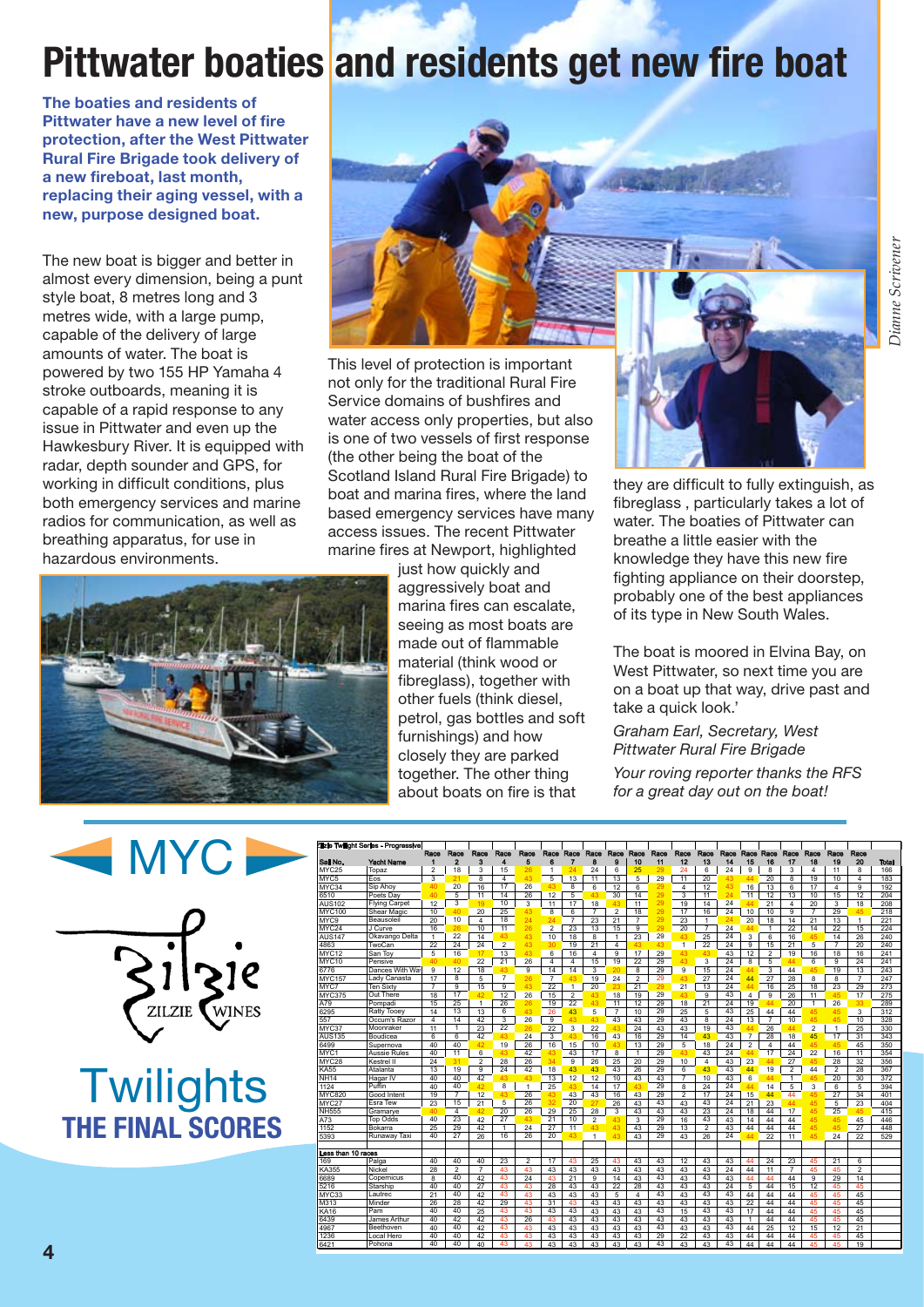# **Adventures with 'waves'**

**Dances with Waves competed in sail port Stephens 2010. On the way they competed in RPAYC Pittwater to Newcastle, NYC - Newcastle to Port Stephens, Port Stephens Regatta, Commodores Cup 3 Races 3 days, Port Stephens Trophy 3 Races 3 days. Here are their adventures...**

A combination of Manly Yacht Club members Jim and Debbie Thomas and Greg and Gabrielle James, Susan Strath and Phil and Kerry Susans from RSYS, Stephen Bretnall from MHYC recently took Dances with Waves on the trip North to Port Stephens for Sail Port Stephens Race Week 2010 and the feeder races Pittwater to Newcastle (RPAYC) and Newcastle to Port Stephens (NYC).The crew had one practice day delivering the boat on Friday to Pittwater to get to know each other and to fine tune the boat for a week of very competitive racing. The weather for the week was just about perfect fine and sunny with temp around 25 C each day with variable breezes to maximum of 15knots.

The first race started at Barrenjoey at 10.00am Saturday in a light South Westerly with 24 starters. Dances had a good start and set the kite for the run to Cape Three Points which entailed a few jybes to chase the breeze. We were amongst the leading boats The Real Thing, Secret Men's Business out to





sea while Margaret Rintoul V and the rest of the fleet stayed in shore closer to the land. The whole fleet was parked at Terrigal for about an hour and half until a light E/ NE sea breezed slowly filled in. We were in the right position to take advantage of the light breeze and continue to Newcastle in light conditions. Luckily with about an hour to go to the time limit of 9.00pm the wind increased to 12-15 knots northerly which meant tacking to the finish. Only 4 boats made the time limit and much to our surprise we were awarded First Place on corrected time at the Presentation at Newcastle Yacht Club.

The next race to Port Stephens started at 9.00am in a 15-20 W/SW which was a spinnaker run to Pt Stephens Light. This part of the race was fast and furious taking only three hours to the turning point. However the Race started again at the light as there was a big wind shadow behind the Head Lands at Port Stephens. A few boats were parked for a while including Dances. It was frustrating to see the boats behind you coming down with the breeze and sailing inside you in a different breeze line. It reminded me of the lee behind Barrenjoey and the difficulty rounding and heading to Pittwater. We finished 9th Rooster to feather duster in one day!

The first three days of racing was the Commodores Cup Division One 14 boats and Division 2 20 boats with races included one round the Islands 16 miles and 2 races around Pt Stephens of about 14 miles. Racing in Division 1 with 14 starters was a great chance to enhance yacht racing skills over 3 days of racing. Dances finished 5th overall after 3 beautiful days racing around a very beautiful waterway

Port Stephens Trophy

The main event started on Friday after a very competitive golf tournament organised with the crew on the Thursday lay-day

A few new crew members replacing some that had to work etc. Nicky Bethwaite and Keith Le Compte from MHYC and Craig Nichols from M16ft Skiffs joined our very experienced team. We were entered in PHS Cruising Division 1 with 11 starters and Division 2 had 16 starters

The conditions were light variable SE/NE breezes with land breezes in the mornings. The races were longer and 2 days around the Islands and 1 day around the bay. Dances finished 5th 1st and 2nd to finish 2nd overall to Margaret Rintoul V by one point. The breeze dropped out in the last race together with a few DNC tightened the points for the last race. However we were very happy to finish a creditable 2nd overall by one point and a well earned podium result.

After a few trips north we all made the comment that the weather was near perfect with tricky light wind sailing conditions made this a very friendly and enjoyable regatta. The organisation was excellent and off water functions were good fun.

The Club at Newcastle was also most enjoyable and well organised and friendly to visiting Yachts

MHYC was represented by Bear Necessity, Viva La Vita and Margaret Rintoul V. A good time was had by all.

We look forward to a return visit next year maybe.

*Jim Thomas Dances with Waves*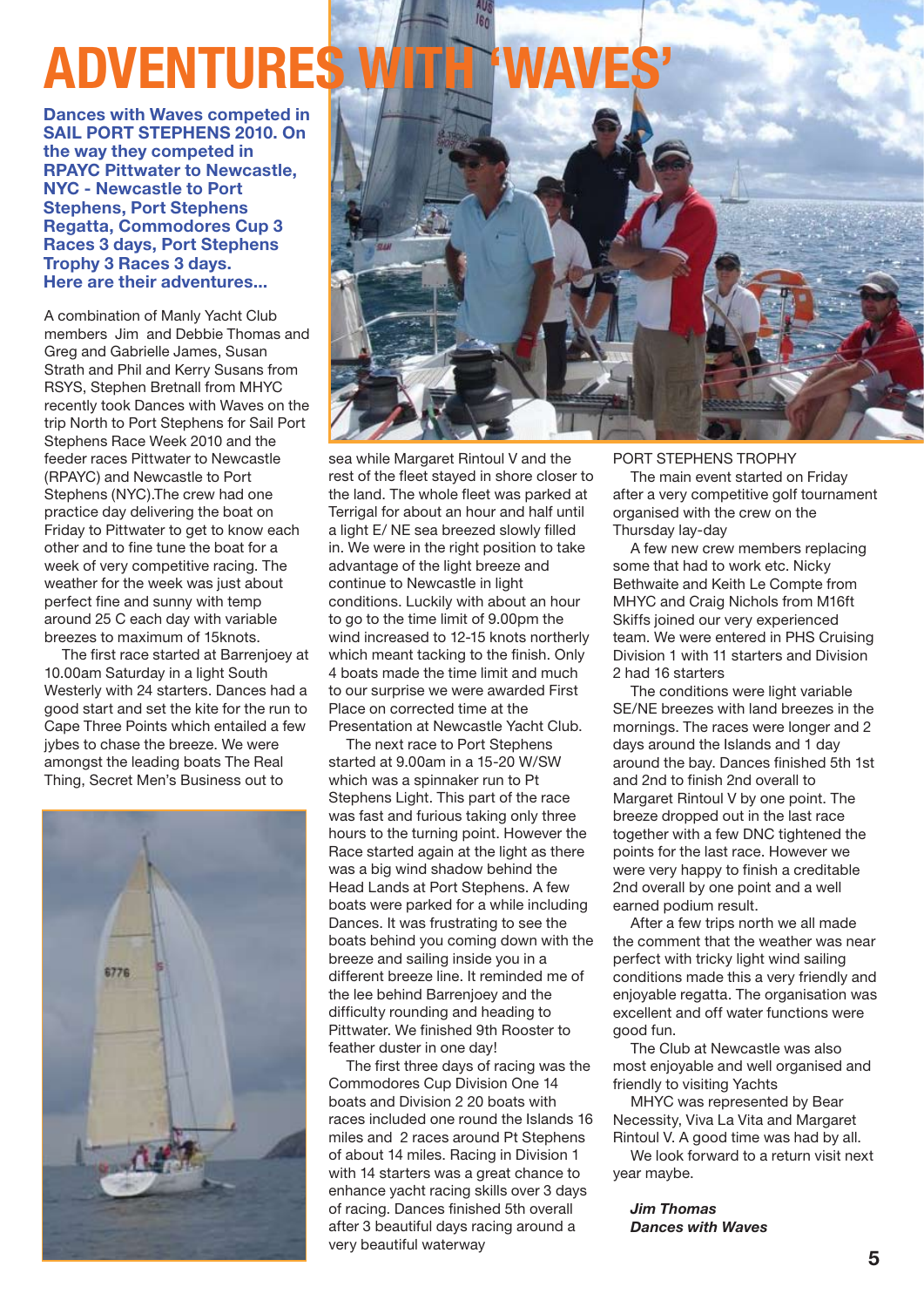## Spreading the risk of a seaworthy investment

#### **By Michael Troy ABC TV Finance reporter**

**They are two of the best days of your life. The day you take possession of a yacht, while the other of course is when you sell it. Let's face it yachting is not for the faint hearted but for many it's an itch that simply must be scratched. So how does owning a yacht stack up as an investment? While a guaranteed loss making financial venture, a yacht actually may save you money simply by sinking any chance of investing in even worse loss making ventures like shares and property trusts.** 

For centuries men and women have been seeking a way to make a profit from a yacht to justify the money to a doubting spouse. There's just no way around it, the ledger will always be on the "loss" side, financially at least. So why not do what the "big end" of town does and spend as much as the bank will lend you, so then it's their problem as well as yours. Go the full hog and buy a brand new very expensive yacht, one with all the bells and whistles. It's all about leverage and work life balance. In other words putting your money to work and getting some fun in exchange for all the crappy hours spent at work.

In decades of sailing I've seen just about every scheme on offer to get a boat without taking the wind from your finances. Up till now I've taken the safe route and bought an old boat I can easily afford. My last was a twenty-year-old etchell that cost less than a Holden Barina to buy and run yet still puts the wind up many expensive yachts in the mixed racing divisions. But as I approach my halfcentury I have an irresistible urge to own something a bit more comfortable. I want a proper head (or toilet) as peeing overboard is not without risk and older men found drowned at sea usually have their fly undone. And I'd even like to have a Barbie to throw a few shrimps on as we enjoy a cold beer from the fridge



while relaxing at anchor off one of the many beaches in the north of Sydney Harbour.

I'd often considered buying a charter boat and claim the tax benefit. The problem is you end up letting someone else trash your prized new possession which is finally handed to you after five years looking like Jessica Watson has just sailed it round the world. I even started my own sailing business once but that was real hard work and I still ended up with a battered boat and not much fun as I spent most of my time teaching people how to avoid a collision on a crowded Sydney Harbour.

Professionally managed syndicates are all the rage but come with large maintenance fees and risk if the company goes insolvent. The do it yourself syndicate is a lot more hands on, much cheaper and allows the yacht to be located closer to your home in Sydney Harbour, Botany Bay or wherever. The benefit of buying a new yacht is you are in control and know pretty well exactly what you stand to gain and how much it will cost. I was surprised though how quickly it has all come together and how it all seems to make perfect sense (at this stage at least).

 One friend had been looking for a timber yacht for years. I asked him if he was a shipwright and he said no. I

said "you soon will be". Only the super rich and retired people have timber yachts. You spend far more hours sanding and varnishing than ever sailing one. His wife too was not impressed with facilities, or lack of, down below. He finally gave up on his "Hemingway" dream and came round to the idea of a modern cruising yacht. As a bonus he had a mate who was ready and keen to get on board too. Another journo soon put up his hand.

As mentioned there are many pitfalls to yacht ownership and the dream can quickly turn sour if you don't do your sums and homework. We settled on a DIY syndicate of four and a Hanse 320 yacht. At 32 feet it is the baby of the Hanse range but why go big when most of the time no one will sail with you anyway! As they say the bigger they are the harder the financial fall. Maritime authorities charge everything by length and I'm sure the rational goes if you can afford a big yacht you can pay for all the poorer people in the bay. Slipways too charge by the foot and everything that breaks on a big yacht costs so much more.

All that was left to do was convince the spouse with some sound financial logic.

**1. A yacht is a sound investment ... it might sound crazy and we've all heard the stories of standing under a shower of**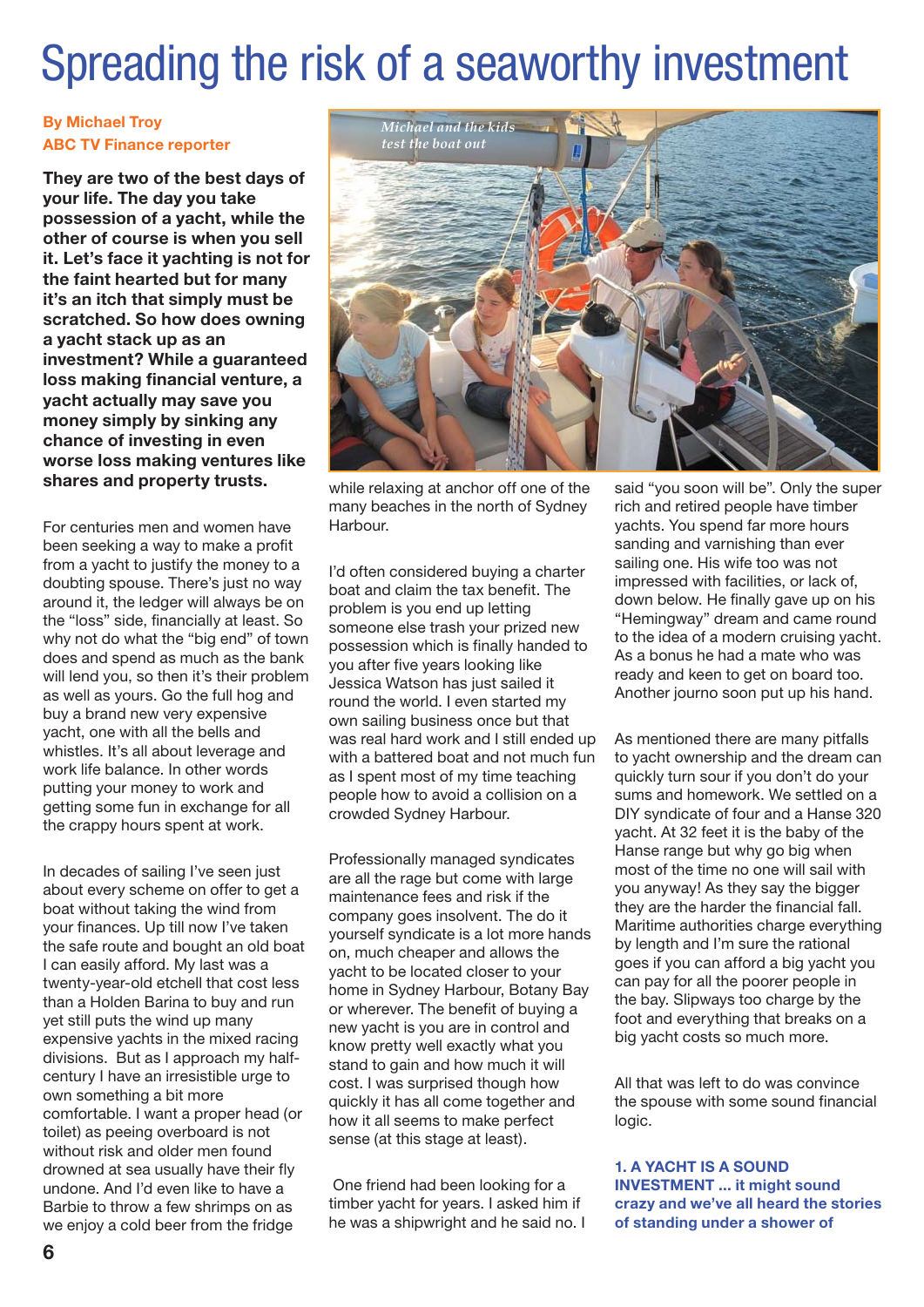**twenty-dollar bills, but the global financial crisis has proved a yacht gives a better return than superannuation and many shares. Don't believe me? Over the last 3 years \$50,000 invested in ANZ shares would have resulted in a net loss of \$13,000. NAB \$19,000,Telstra \$18,000, Timbercorp \$50,000, Myer \$5,000 in just 6 months and Storm Financial your life savings! Sure they may go up but they may also go down again. The uncertainty is killing us. Compare this to the known total outlay for the Hanse 320 of around \$18,000 over three years!**

**2. The Foxtel argument: break costs down to the price of an everyday item. For example "The Hanse 320 will cost me less than a sandwich and two coffees a day". Alternatively you could equate it to "two beers a day", "a few good bottles of wine a week", around "1 pack of cigarettes a day" or "less than it costs to run the car".**

#### **3. Survival and education: with**

**global warming and three quarters of the world's surface water...it's pretty important to learn to sail. (just watch Kevin Costner's Waterworld). Also If we compare the three year syndicate costs to school fees it's way less than one year at a leading private school for one of your children which clocks in around 23 k. (that's without taking into account extras).**

**4. Tsunami: the safest place to be in a tsunami is out to sea (although up a hill does work well too).** 

#### **5. Cheap waterfront**

**holidays: Where else can you get an absolute waterfront apartment for around \$120 a week? Your kids will love you and you can save on average \$2,000 in charter fees every weekend you use the yacht.**

**6. Save lots of money on nasal sprays as the sea air makes a real man (or women) of** 



**you. The 320 is small enough to be handled singlehanded. Passengers not wanting to take part are not forced to work and marriages can survive docking and anchoring drills.**

**7. Gift buying bonanza: Kids and partners will never have to think of what to buy you for a present anymore with gloves, shorts and t-shirts with corny logos like "a bad day on the water is better than a good day at the office", "I'd rather be sailing", "don't bother knocking as my boat is always rockin" "may the wind at your back not be your own" and "gentleman never sail to windward".** 

**8. Family time: there's no better way to get close to the family than squashed up together on a small boat all night (as long as no-one snores). Also older kids make good crewmembers.**

Windcraft at Bayview in Sydney's north sell the Hanse brand. Sales director, Mary Bickley, has put together a package to ramp up stalled sales and allow "new boat virgins" to get onboard with the help of the global financial crisis. (the euro is way down and new boats have dropped 20-30k). Price aside we still wanted a good sailing yacht and designs just keep getting better every year. We didn't know much about the Hanse brand but a quick test sail in 20 knots showed she was responsive and easy to sail, especially with a self-tacking jib.

So we set about crunching the numbers. Even after running costs, depreciation and sales commission was added in for a sale after 3 years, the total bottom line cost to each syndicate member was around \$125 a week!

In NSW last year 217,000 boats were registered and I bet most of them weren't out on the water for more than a few weeks a year. The more they sit idle, the more barnacles they gather and the more a chore they become for the hapless owner. No one seems to

have enough time these days and even less to use a boat to its full potential. The Boating Industry Association estimates most boats are only used for 5-6 weeks a year. So even with four in a syndicate there'll be plenty of time to use the boat as much as possible.

Now that we have signed on the dotted line we are committed to owning a new yacht for the next three years. What could possibly go wrong? The most common complaint I've heard from other syndicates is of members that leave the boat dirty. We have set down some rules to avoid this and made everyone do more domestic chores in preparation. Getting posted overseas is also a bit of a bummer as is losing all your money on the stock market.

There's just one problem though that stumps everyone. Getting four people to agree on a name. This could take weeks but we do have some time till the boat arrives and we have planned a few "naming dinners" to help bond the syndicate. So far "four-play" has been rejected along with any names that involve Greek gods, mermaids or TV shows (Seachange). With four guys looking for solitude on the seas one wife suggested "water-shed". I thought because of the potential for financial disaster and the fact it will be my first yacht with a working head, the new Hanse should more appropriately be called "waterloo". We look forward to taking delivery of "what's-her-name" around August in what should be the first of two of the best days of our lives.

*Michael Troy March 2010 mtroy@bigpond.net.au 0409948012*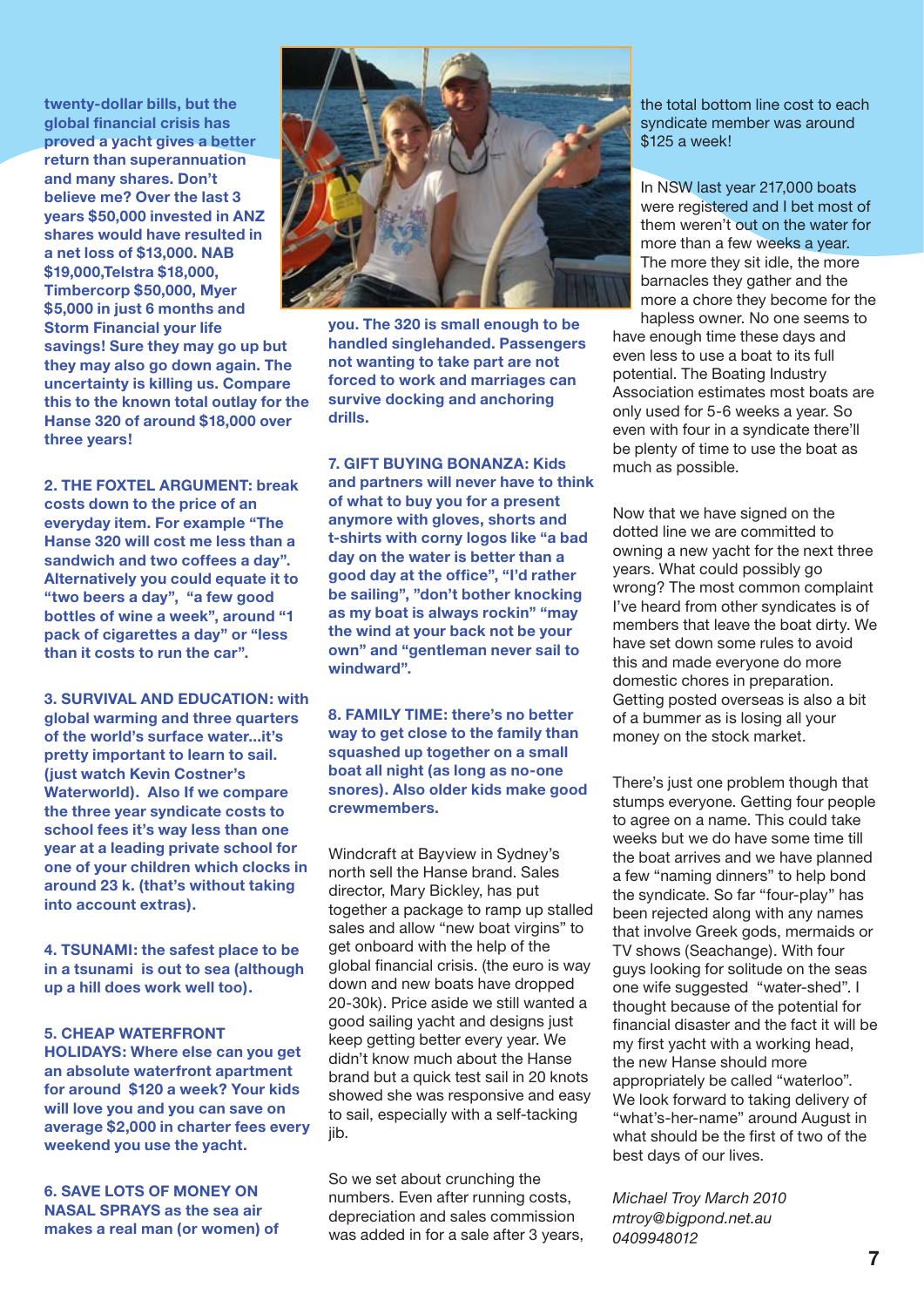# *Interview with* **The Maestro**

**Bruno Troublé was helmsman for Baron Marcel Bich on France 1 and France III in the America's Cup challenge in Newport Rhode Island in 1977 and 1980. He then went on to organize the Louis Vuitton Trophy for the challenger series of the America's Cup, starting in 1983 - with John Bertrand the first winner on Australia II. Bruno withdrew Louis Vuitton from the America's Cup it after disagreements with the Swiss holders Alinghi, on the proposed protocol in 2007. Since then, an independent and highly successful Louis Vuitton series has run in various locations – most recently in Auckland for the second time.** 

#### *Blue caught up with Bruno for a chat.*

Blue Robinson: The Louis Vuitton series returns to Auckland. What was important for you to do well here?

Bruno Troublé: First it was important for us to find a reason to come back to Auckland. We know the country. We know it is good racing. When Louis Vuitton first came up with the idea, Grant Dalton was very supportive to embrace the idea and make it work – so to come back to Auckland was also a gesture to thank Grant for his help. We also know that Emirates Team New Zealand needed the Louis Vuitton series. Our two events helped their exposure as well, because as you know they don't have a rich man behind the team – they rely on corporate money and they had a great event here last year.

Blue: Whilst the L/V series was running last year, how much dialogue did you have with the defender and challenger

*"A lot of mast for a narrow boat...Emirates Team New Zealand rounding the top mark in Auckland."*

of the 33rd (most recent) America's Cup?

Bruno: No discussion with Alinghi. They were smart enough to come to the Auckland L/V event last year where they raced in the final, but we haven't really spoken since then. Over the past two years we have been very supportive of BMW Oracle, because we thought Larry Ellison would be a better guardian of the America's Cup, in respect of tradition, its legend and history.

Blue: Did you feel that Alinghi - the recent holder of the America's Cup didn't respect these values?

Bruno: I think he never took the time to understand the event – really. For him it was just another sporting event. He doesn't know the history of the America's Cup – he showed that several times, and he didn't even understand

the deed of gift. He wanted to change it; it is quite a good document, which we all know is difficult to change. You can change a few words – perhaps a comma, but certainly not the bulk of it, so I think they made a lot of mistakes in that area.

Blue: And how does that make you feel – you have been associated with the America's Cup for thirty years?

Bruno: That is over now, and I am glad it is over. We had some big fights with Alinghi syndicate head Ernesto Bertarelli. I think the America's Cup would have been in danger if he had won in February.

Blue: Did other teams ask you to act as a mediator or facilitator?

Bruno: No. No I could not do that because in 2007 when they won the cup in Valencia, I was

the first one to explain to the media the changes, and the press howled at me! So after that the document was amended quite a lot – but it was too late. The damage was done.

Blue: And how much dialogue have you had with the challenger and defender of the next America's Cup?

Bruno: Oh, a lot. A lot already, but we are still not negotiating at all because for Louis Vuitton it is a long commitment – so we wait until we know the dates, the venue, the type of boat etc, but in the same way we have done in the past, we will again deal with the challenger of record and the defender. It is early days, but Louis Vuitton would be interested to celebrate the thirtieth anniversary of the Louis Vuitton Cup in 2013. The ideal scenario is for the Louis Vuitton Trophy to become the Louis Vuitton Cup when the points start counting, but at this moment we still don't know. There are a lot of talks, but we are friends - and the fact the America's Cup came to Auckland to show the support to the WSTA (World Sailing Team Association), the racing here, and to show the defender's support for the Louis Vuitton involvement over the last twenty five years is important. Don't forget Vuitton has improved the awareness of the America's Cup, whilst still respecting the tradition, the legends, and the names of the Americas Cup personalities.

Blue: You have been happy to talk of the cup's best interest for thirty years – but you don't want your time wasted…

Bruno: Well I am straight. Passionate. I never feel like I am working in my job I love it so much. I have never come into my office in the morning and said, "Merde" ever in my life – I am doing what I love and have met some very special characters – and this is the thing about the America's Cup. It really is very special, and I don't know why, but it attracts big personalities. I am not only talking of wealthy people. Dennis Conner was not rich. Ted Turner, Peter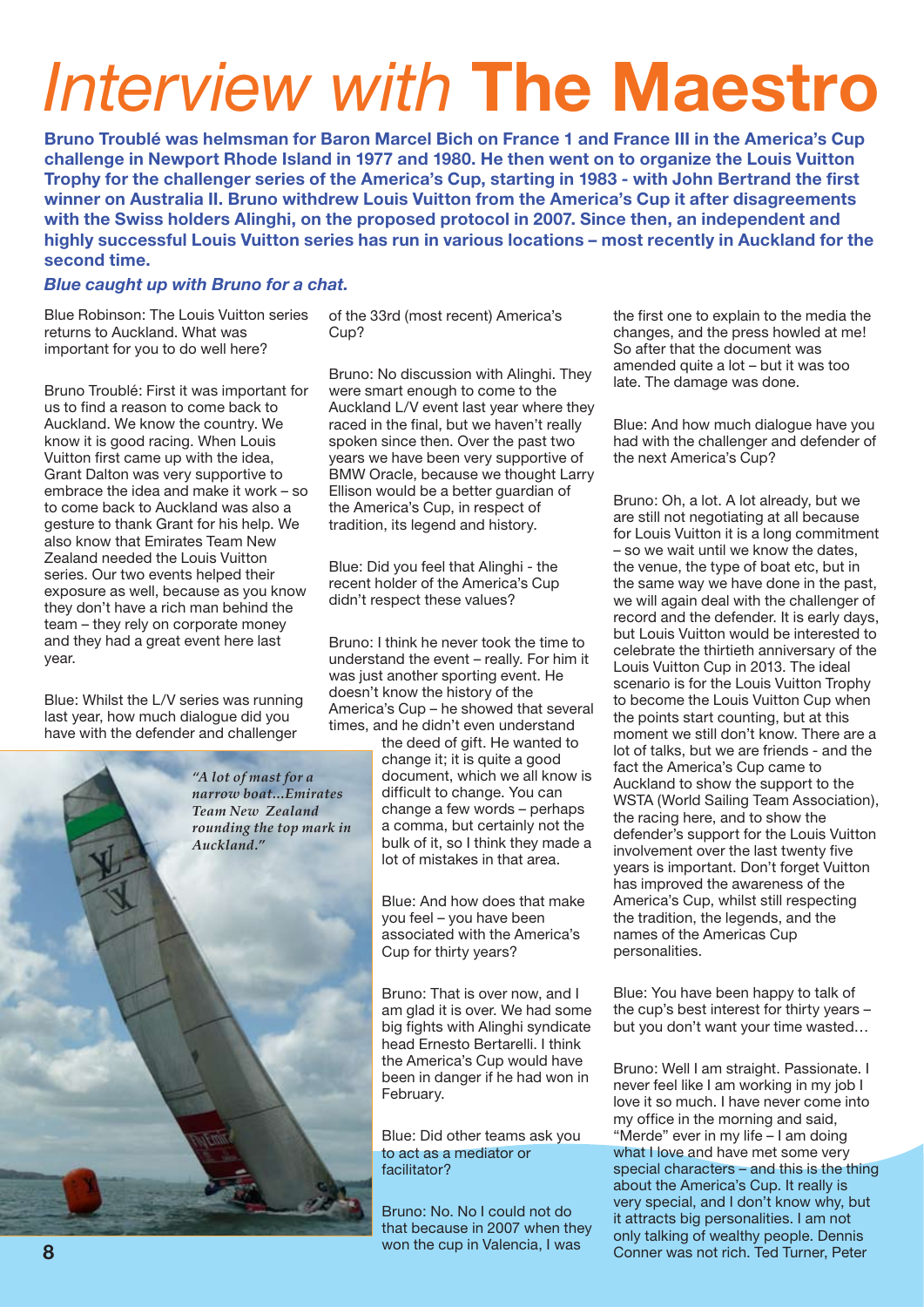Blake, Olin Stephens, John Bertrand, special people, these were not rich people, but they had passion and vision. All were extraordinary characters, and there are no other sports where you see these kinds of people. I don't know why but I think it is very important for the cup to see all these personalities.

Blue: Do you think BMW Oracle realize how fed-up the sailing world is about the past two–three years?

Bruno: Yes – but I think the fact that they won is a certain relief for many people. The America's Cup recovered from 1988 – which was even worse, because we didn't need the America's Cup to prove that a multihull was faster than a monohull! I think if they behave well – and I rely on them to do so - I think the America's Cup will be back on track as a major sporting event. It might take a few years with the right decisions; they have a lot to think about. San Francisco is the place where they want to sail – but it is not that simple. The type of boat will be the key element, but Russell Coutts is very smart, as is Larry Ellison, who is well connected. I think it will be difficult for Larry to avoid going to San Francisco. California is down economically and the Cup helps raise profile and publicity.

Blue: So a lot of bridge building at the moment?

Bruno: Yes – but they are still in the celebration mode. We have started talking, but I don't think we know much before July or August. The timeline will come soon.

Blue: Your own timeline with the L/V schedule is to January 2011, with possible events later. What is the dream relationship you think for L/V and the America's Cup?

Bruno: We want to celebrate the thirty years of the Louis Vuitton Cup. We have nothing to do with the decision process of the America's Cup as you know, but I would love to see it on the east coast of the United States, because I don't think San Diego and the west coast embraced the cup as well as the east coast used to. That is my feeling. I think the chances are very slim it goes to the east coast.

Blue: This has been a fantastic event here in Auckland. How are the AC5 boats holding up?

Bruno: These boats were built to sail about thirty America's Cup races in one year, and now we are sailing forty-five races in two weeks! So it is very demanding on the boats, and we rely a lot on those fantastic Kiwis not sleeping at night, working to have the boats ready. There has been more damage this year because the level of racing is higher. The crews are pushing the boats more than last year, and it is windier, with shorter courses this year, so there is a lot of action; for sure the boats are suffering! That is why the boats are nearly half of our budget here, because of the forty guys working to repair the boats…

Blue: And the skippers and teams are happy?

Bruno: Yes! In many America's Cup regattas you have slow boats and fast boats – and whichever one you have, you sail it on the first day to the last day. Here, you see big smiles on the faces from one day to the next, because they have the same chances, using the same weapons as the other teams.

Blue: Can you think of one example that typifies the L/V Series, and all that you have tried to achieve?

Bruno: Since there is nothing huge at stake, so far – it is friendly. Even if they collide they shake hands and have a beer or take each other to a restaurant. It not like castles in Valencia, with

drawbridges and a moat and guard dogs… All the teams and skipper sign posters with the crowds. Last year the press nicknamed our event the friendly games. That was the idea, whatever the outcome. I came up with the idea of the "Pacific" series – yes, because we are sailing in the Pacific, but I also wanted to suggest a message of peace to the America's Cup guys. It didn't work… But still, we had the peaceful games.

Blue: So is L/V happy?

Bruno: Yes very happy. Again I say we don't know if we are able to continue how we did before – we don't want people to put pressure on us. It is a matter of discussing budget at some point, as we don't know at all how much it will cost to have the L/V cup again. It would be dream to have it, but at this stage we don't know.

Blue: And finally, is Bruno happy?

Bruno: Yes! Always Blue… I told you! I love what I do - I just have ideas and push to make them happen. Don't you see the smile on my face!

#### *Blue Robinson.*

#### *Reprinted courtesy Seahorse International Sailing.*

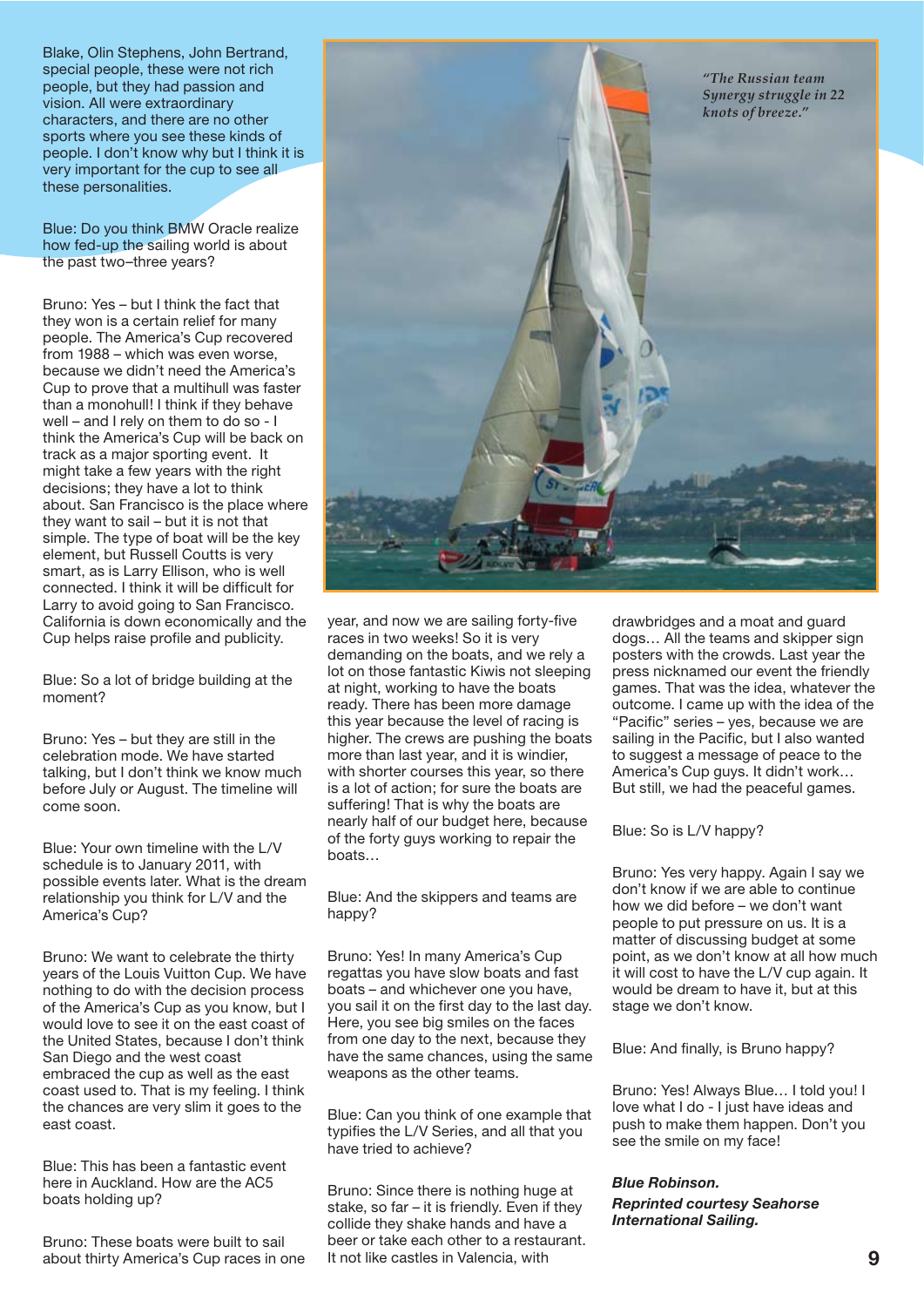

#### **Sailability enjoys the Commodore's Fun.**

The row of colourful sails lined up on Reef Beach added to the carnival atmosphere of The MYC Commodore's Picnic.

Fourteen volunteers in 7 Access 303s merged at the "virtual" start line off the club in flukey light winds. Kees shouted "GO" and we were off!

The Race to Reef Beach took in several rounding marks, and was won by Dea and Tim in "Jade", who made a winning tactical decision to tack to the starboard side of the course, and thus avoided being boxed in below the fleet of big yachts heading for the Cannae mark from Manly Cove.

Although we tried our sneaky best to catch them, they were first on the beach, followed by Jude and Andrew in "Woody" and Kees and Joss in "Jack Harkness." They were soon joined by Laef and Tom, Barry and Lynette, Eli and Ivan, Peter and Shelley.

Thanks to Jim Nixon and David Goldner swimming out to meet us, the tricky operation of retracting the rudders and keels was accomplished with ease, and we were soon enjoying the fun and barbeque on the beach.

Thanks to Bruce and Pam for sponsoring the feast, and those involved in making the day such a success for everyone.

This month we'll be representing Sailability at the Dee Why RSL Volunteer Expo on Tues 12th, and having our own Race Day on Sat 15th.

We strongly urge MYC members and family to consider taking part in Manly Sunrise Rotary's Fun Run on Sun 23rd. There are courses for all levels of ability and fitness, so it's a great opportunity for sailors to exercise those neglected leg muscles!!! Please google their website for more details or call Eli on 9976 2747.



## **Sail at Hamilton Island Race Week in 2010 with Manly Sailing.** *Crew Places available!*

**Manly Sailing is a Manly based sailing company who enable people to go sailing however they wish. Each year we take our Beneteau 50 KAT north to compete at the Whitsunday Regattas in August.**

**Their crews are usually made up of sailors of all ages and experiences who are involved in Club Racing at their home clubs and who want to try Regatta racing or yacht owners who don't have the time to take their own boats north. We have crew places available for the following regattas:**

#### **Airlie Beach Race Week from 12th to 19th August ONLY ONE PLACE LEFT!!!!!!!!!!!!! \$900 p.p**

KAT has had a few successes on her last few outings at Airlie. In 2009 we came fourth in our division and are planning to better that this year. KAT has attracted quite a loyal following amongst those who have sailed on her previously and places are filling up fast.

Airlie Beach Race Week is known as the Tropical Shirt Regatta and is a fun, casual environment in which to enjoy beautiful sailing conditions in the Whitsunday Passage as well as all the delights that Airlie Beach has to offer. Hamilton Island Race Week from 20<sup>th</sup> to 28<sup>th</sup> August. \$1300 p.p.

 Hamilton Island Race Week is the real drawcard for sailors from all over Australia. The bigger of the two Whitsunday Regattas it's well organized, with great racing and all that a tropical Island has to offer. If you want to join the fun at Hamilton Island, dodging whales on the race course, sipping cocktails by the pool on lay day and doing some fabulous sailing through the Whitsunday islands, get in touch now.

We still have a couple of stay on-board places left for Hamilton Island Race Week making it even more affordable to sail there this year. So get in quick and contact us for pricing and more information.

**Contact: Anne Stockdale, Manly Sailing, 0414 209269, info@manlysailing.com.au DELIVERY LEGS ALSO AVAILABLE: Sydney to Airlie – 25th July to 11th August Airlie to Sydney – 4th September to 20th September**



**IT ALL COMES OUT IN THE WASH. 'The devils in skirts' have hung up their hats for the season. Thank you to all who contributed towards the fun on the Harbour.** *Colin Cameron*

**A warm welCome to our new member James Prell** Senior member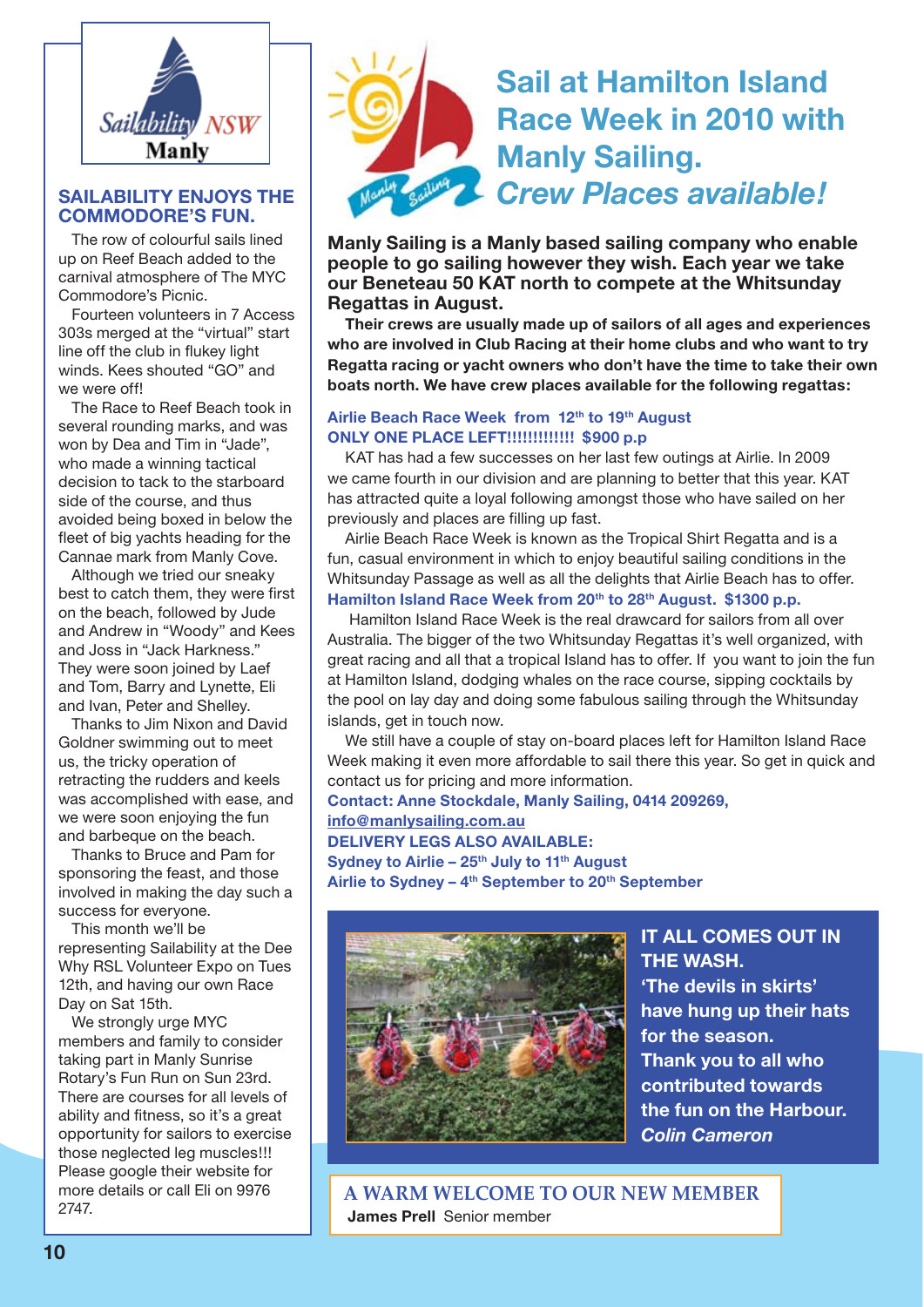## Call for Expressions of Interest Sailing School at Manly Yacht Club

Manly Yacht Club (http://myc.org. au) is seeking expressions of interest, to operate a sailing school from their premises on Sydney Harbour.

The successful applicant will be a business (or partnership of businesses) capable of conduct a sailing school for the public, members, local schools, kids and adults. Its staff will have experience in sail training and business management. The applicants will need to demonstrate that they have appropriate equipment, boats and financial resources to run the sailing school. **What MYC can offer**

Manly Yacht Club is ideally suited on Sydney Harbour in the internationally renown suburb of Manly. The facilities of the club that may be available to an applicant include:

Office space in the club house with immediate access to the jetty and a window facing the public walk way past the club.

Use of the rigging deck, pontoon for sailing dinghies.

Use of jetty, which is suitable for vessels drawing up to 2m. Use of club moorings suitable for boats to 15m and draft 2.6m. All of MYC moorings are occupied at this time but the successful applicant will be given priority on the club mooring waiting list.

Use of club berth for boats to 12m and 2.0 draft for short stay, loading and unloading.

Use of the clubs dinghy fleet. Use of the clubs rescue boat and inflatable.

Parents and volunteers to assist with junior training.

Limited access to the club membership to promote the sailing schools courses.

Participation in the clubs keel boat and centreboard racing series. Linkage from MYC web site and joint promotion.

Use of the old downstairs foyer for dinghy storage

Limited access to the main club room for any theory training / wet day usage? Outside of club and commercial bookings.

Pages in the MYC Handbook for sailing training information

#### **What the sailing school should provide**

The services that Manly Yacht Club is seeking from the sailing school include some, but not necessarily all of the following:

Keel boat training for the general public that will attract new club members.

Integration of sailing school activities in the MYC sailing program

Sailing lessons for individual juniors

and schools groups in dinghies. Maintenance and repair of the MYC boats and equipment used by the school.

Monthly report to the MYC board including students roll. The sailing school should be affiliated with the Yachting NSW. All staff should have appropriate qualification and police checks All appropriate insurances to the satisfaction the MYC insurer All necessary Aquatic Licences from the NSW Maritime Keep MYC informed of planned and current marketing and promotional activities

#### **Lease or agreement and fee**

**payable to Manly Yacht Club** Manly yacht Club expects the applicants to propose a training program and sustainable lease fee consistent with that applicant's business plan. MYC will judge the worthiness of each application on criteria such as but not limited to the following:

The level of safety and compliance with OH&S. The likely number of students, particularly juniors. The quality of the training offered. The expected level of enjoyment and reward experienced by students.

The number of students expected to take up MYC membership on a long term basis.

Impact on existing programmed events.

The dollar value of the proposed lease fee.

When proposing a lease or agreement fee applicants should consider the following existing MYC fees from the 2009-2010 Handbook and other sources: Family Membership \$432 Senior Membership \$354

Junior / Student membership \$73 **Boat Storage**

Manly Juniors \$105.- Dinghies Inside Storage \$291 Dinghies Outside Storage Sailboards \$175<br>Lasers \$186 Lasers Other Boats \$417 Moorings \$2,000 Lease fee for office space in Manly **TBA** Hall hire per week day \$100.

Note: All fees are per annum unless

stated other wise.

For further details, please contact Bruce Davis wildlife@iinet.net.au>

#### **MYC is introducing email accounts to be used by club members for club business only. These accounts have been introduced for better security, privacy & ease of maintenance.**

All existing email accounts are still valid, however all reference to the old accounts

will be replaced with the new addresses in future Newsletters, NOR's, SI's, Handbook and Web site.

The following email accounts have been created.

**dutyroster@myc.org.au** for all correspondence to the Principal Race Officer

**info@myc.org.au** replaces myclub@tpg.com.au – for all general enquires

 myccrew@myc.org.au for all enquiries regarding crewing positions

**newsletter@myc.org.au** for all articles and images to be published in the newsletter **venuehire@myc.org.au** for all enquiries regarding Hall Hire

**webmaster@myc.org.au** for all enquiries regarding the web site

The new email addresses will additionally be published on the web site under Contacts. Additional MYC email accounts can be requested, but subject to approval.

\*Note – these email accounts are for MYC business only.

Request by emailing webmaster@myc.org.au and include the following:

Name:

MYC Job Function:

Personal email account: (to be used for email redirection)

*Ken Terrens* MYC Web Administrator

#### **Maintenance Director's Report**

A number of maintenance items have been dealt with during the past month including the following:-

1) The vacant sailing office downstairs has had the windows tastefully screened. Thanks to our Matt our Club Captain.

2) Lights in the downstairs hall have been fixed but the light on the stair landing needs a new bulb and a long ladder. Any volunteers? Bulbs in the office. 3) A new boat storage plan has been prepared by Sailability with recommendations about the design of the access doors. There is a possibility of sponsorship to meet part of the cost of carrying out the work. The plan is due to be presented to the Board for consideration on 4 May 2010. 4) Colin Cameron has repaired the piping to the

tap on the jetty.

5) A draft plan of management (POM) has been prepared. It should provide a useful tool for putting the club's future plans into context. 6) Security on the deck, jetty and pontoon remains an issue but the club is still trying to obtain permission to erect gates.

he pump for the accessible toilet failed which meant the toilet was out of action. The combined efforts of Eli, Colin and myself failed to get it working so the manufacturer's mechanic was called in. It's all right now. Brian Wilson